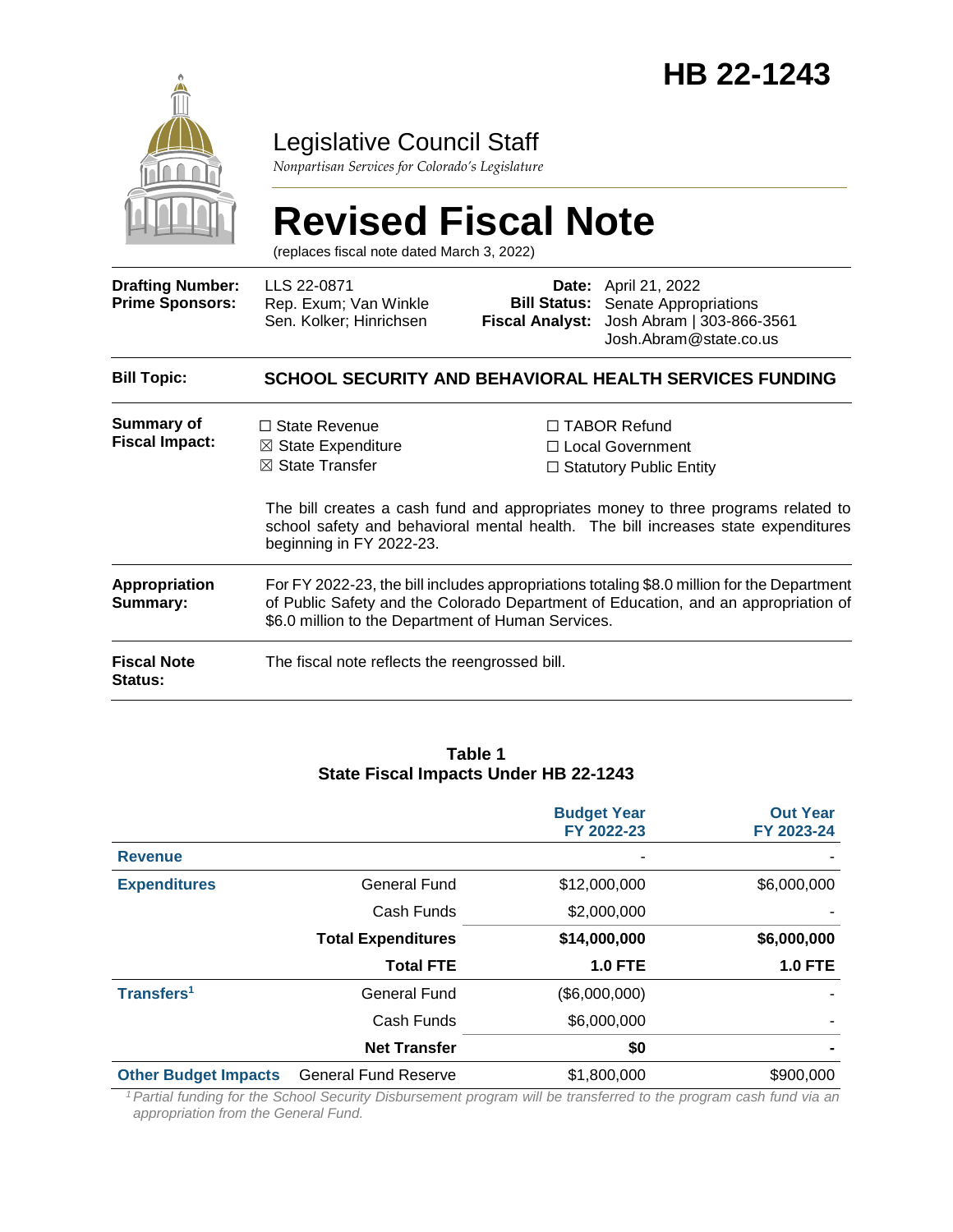Page 2

## Page 2<br>April 21, 2022 **HB 22-1243**

### **Summary of Legislation**

The bill creates the School Security Disbursement Program Cash Fund to consist of money the General Assembly may appropriate or transfer to the fund. Money in the fund is continuously appropriated to the Department of Public Safety (DPS) for allocation to public schools from the School Security Disbursement Program. The DPS may use up to three percent of funds for administrative expenses. For FY 2022-23, the bill appropriates \$6.0 million from the General Fund to the cash fund. The School Security Disbursement Program only becomes law if House Bill 22-1120 becomes law. On June 30, 2024, unexpended money in the fund transfers to the General Fund.

Under current law, the Temporary Youth Mental Health Services Program in the Department of Human Services (DHS) repeals on June 30, 2022. This bill extends the repeal date until June 30, 2024.

For FY 2022-23, the bill appropriates \$2.0 million from the Behavioral and Mental Health Cash Fund to the Colorado Department of Education (CDE). The department may use this appropriation for the Behavioral Health Care Professional Matching Grant Program. Any unused funds as of July 1, 2023, are further appropriated to the CDE from July 1, 2023, until December 30, 2024.

### **Background**

**School Security Disbursement Program.** Created by Senate Bill 18-269, the program provides funding to public schools for capital construction to improve the security of facilities or vehicles; training for threat assessment; on-site school resource officers; and staff training. The program repealed July 1, 2021. House Bill 22-1120, currently under consideration, recreates the program beginning with FY 2022-23.

**Temporary Youth Mental Health Services Program.** Created by House Bill 21-1258, the program reimburses mental health counselors for providing up to three mental health sessions to youths screened into the program. The program received a \$9.0 million appropriation for the current FY 2021-22.

**Behavioral Health Care Professional Matching Grant Program.** This matching grant program in the CDE helps public schools increase the number of school professionals providing substance abuse and behavioral health care to students, and provides training and resources for school staff on substance abuse prevention education and behavioral health.

### **State Transfers**

Conditional on passage of HB 22-1120, this bill requires that \$6.0 million be transferred to the School Security Disbursement Program Cash Fund. This transfer is made via an appropriation from the General Fund to the cash fund.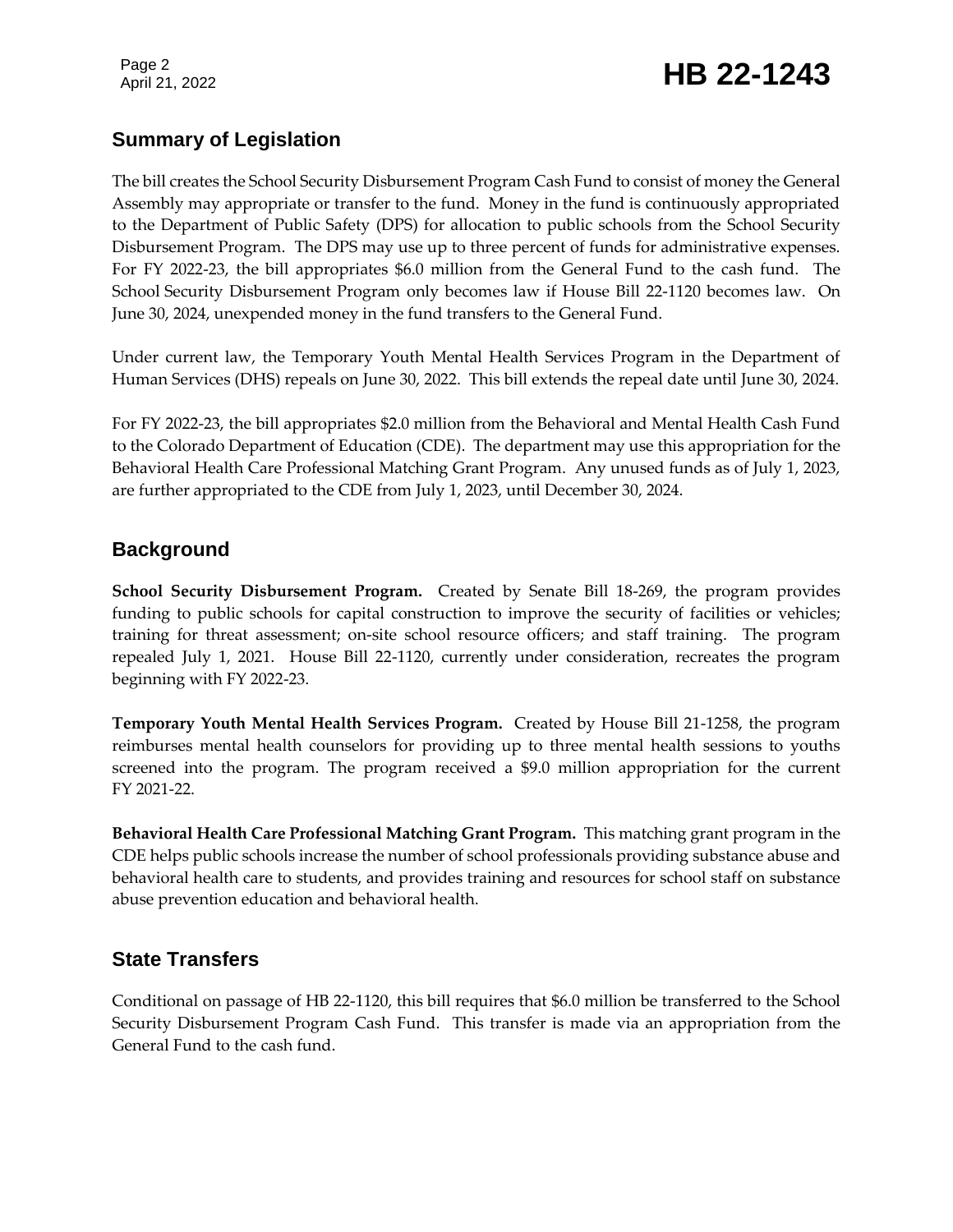Page 3

## Page 3<br>April 21, 2022 **HB 22-1243**

### **State Expenditures**

The bill increases state expenditures by \$14.0 million in FY 2022-23, and by \$6.0 million in FY 2023-24. New expenditures are in multiple agencies discussed below.

**DPS—School Security Disbursement Program.** Conditional on passage of HB 22-1120, the bill increases state cash fund expenditures in the DPS by \$6.0 million for FY 2022-23. HB22-1120 contains an appropriation and cost breakdown for grants from the program, and for the administrative cost to DPS to manage the grant program and disburse funding to public schools. This bill appropriates an additional \$6.0 million to a newly created cash fund, and permits DPS to use up to three percent, \$180,000, of any money in the fund for administrative expenses.

**DHS—Temporary Youth Mental Health Services Program.** The bill increases state expenditures by \$6.0 million in FY 2022-23 and FY 2023-24 to continue the Temporary Youth Mental Health Services Program that is set to repeal on June 30, 2022. State expenditures for the program are a continuation of the DHS funding level and budget request for the current fiscal year, adjusted based on the program's historical implementation. The enabling legislation appropriated about \$9.0 million for the program and 1.8 FTE, which was adjusted to 1.0 FTE for administration starting in FY 2022-23. This administrative staff cost will continue if the program is not repealed, in addition to existing program expenditures for third party vendor payments, and for an annual statewide marketing campaign. Some indirect costs for this bill are assumed to be part of the total appropriation and are not centrally appropriated through the annual budget process. These costs include employee insurance and supplemental employee retirement payments. A detail of expenditures for FY 2022-23 and FY 2023-24 are provided in Table 2.

|                                     |                   | FY 2022-23     | FY 2023-24     |
|-------------------------------------|-------------------|----------------|----------------|
| <b>Department of Human Services</b> |                   |                |                |
| <b>Personal Services</b>            |                   | \$73,571       | \$73,571       |
| <b>Operating Expenses</b>           |                   | \$1,350        | \$1,350        |
| <b>Capital Outlay Costs</b>         |                   | \$6,200        |                |
| Statewide Marketing Campaign        |                   | \$902,254      | \$908,454      |
| Third Party Vendor Payments         |                   | \$5,000,000    | \$5,000,000    |
| <b>Other Indirect Costs</b>         |                   | \$16,625       | \$16,625       |
|                                     | <b>Total Cost</b> | \$6,000,000    | \$6,000,000    |
|                                     | <b>Total FTE</b>  | <b>1.0 FTE</b> | <b>1.0 FTE</b> |

#### **Table 2 DHS Expenditures Under HB 22-1243**

**CDE—Behavioral Health Care Professional Matching Grant Program.** For FY 2022-23, the bill appropriates \$2.0 million to the Colorado Department of Education from the Behavioral and Mental Health Cash Fund. Under current law, the CDE may use up to three percent, \$60,000, of program funding for administrative expenses.